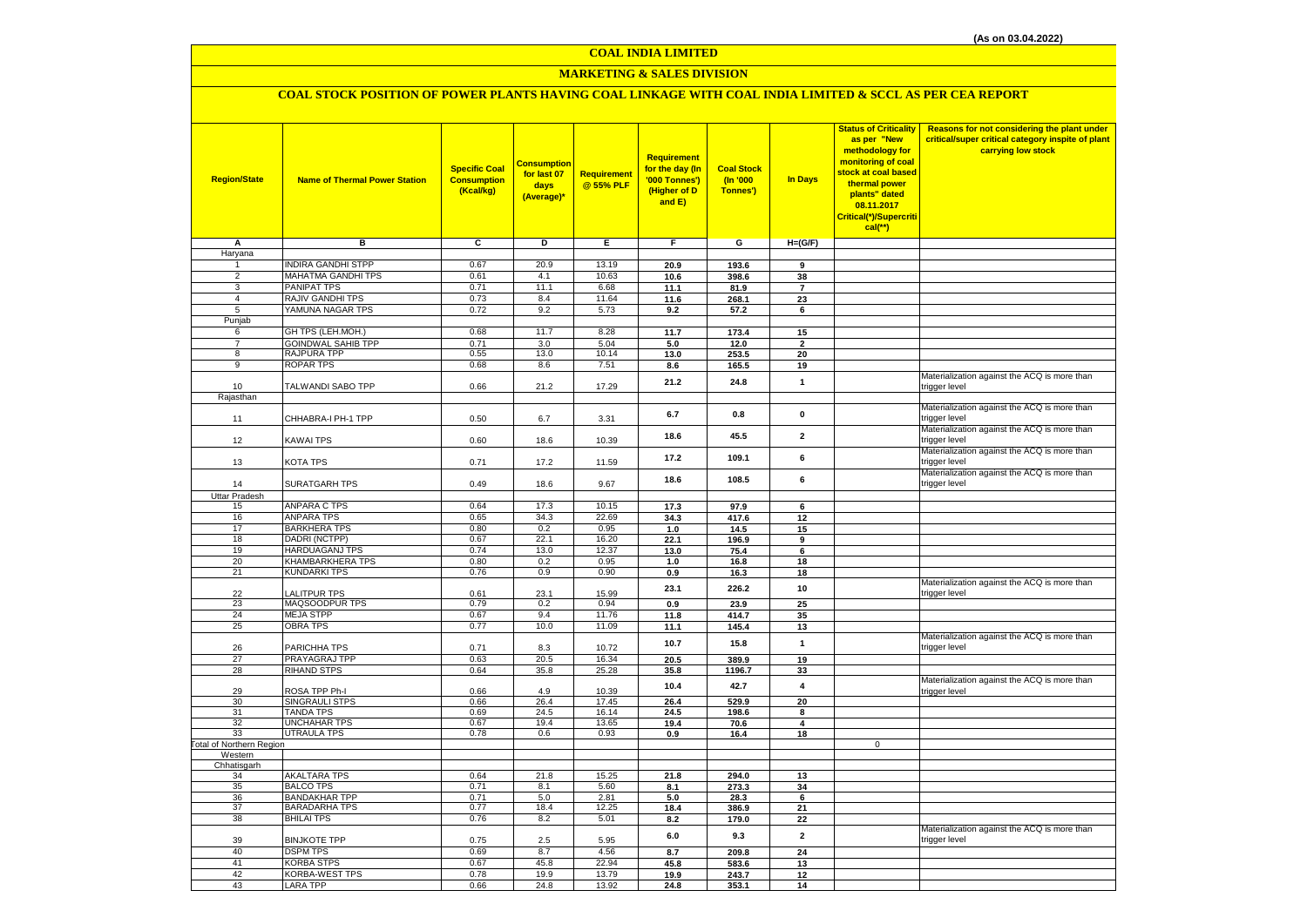### **MARKETING & SALES DIVISION**

### **COAL STOCK POSITION OF POWER PLANTS HAVING COAL LINKAGE WITH COAL INDIA LIMITED & SCCL AS PER CEA REPORT**

| <b>Region/State</b>    | <b>Name of Thermal Power Station</b>                | <b>Specific Coal</b><br><b>Consumption</b><br>(Kcal/kg) | <mark>Consumption</mark><br>for last 07<br>days<br>(Average)* | <b>Requirement</b><br>@ 55% PLF | <b>Requirement</b><br>for the day (In<br>'000 Tonnes')<br>(Higher of D<br>and E) | <b>Coal Stock</b><br>(In '000<br>Tonnes') | <b>In Days</b>                | <b>Status of Criticality</b><br>as per "New<br>methodology for<br>monitoring of coal<br>stock at coal based<br>thermal power<br>plants" dated<br>08.11.2017<br>Critical(*)/Supercriti<br>$cal$ (**) | Reasons for not considering the plant under<br>critical/super critical category inspite of plant<br>carrying low stock |
|------------------------|-----------------------------------------------------|---------------------------------------------------------|---------------------------------------------------------------|---------------------------------|----------------------------------------------------------------------------------|-------------------------------------------|-------------------------------|-----------------------------------------------------------------------------------------------------------------------------------------------------------------------------------------------------|------------------------------------------------------------------------------------------------------------------------|
| Α                      | в                                                   | c                                                       | Þ                                                             | Е                               | F                                                                                | G                                         | $H=(G/F)$                     |                                                                                                                                                                                                     |                                                                                                                        |
|                        | <b>NAWAPARA TPP</b>                                 | 0.79                                                    |                                                               | 6.28                            | 6.3                                                                              | 1.5                                       | 0                             |                                                                                                                                                                                                     | Materialization against the ACQ is more than                                                                           |
| 44                     |                                                     |                                                         | 1.9                                                           |                                 |                                                                                  |                                           |                               |                                                                                                                                                                                                     | trigger level                                                                                                          |
| 45                     | <b>PATHADI TPP</b>                                  | 0.65                                                    | 7.3                                                           | 5.18                            | 7.3                                                                              | 141.9                                     | 20                            |                                                                                                                                                                                                     |                                                                                                                        |
| 46                     | SIPAT STPS                                          | 0.68                                                    | 28.9                                                          | 26.62                           | 28.9                                                                             | 612.0                                     | 21                            |                                                                                                                                                                                                     |                                                                                                                        |
| 47                     | <b>TAMNAR TPP</b>                                   | 0.84                                                    | 26.6                                                          | 26.52                           | 26.6                                                                             | 119.7                                     | 5                             |                                                                                                                                                                                                     | Materialization against the ACQ is more than<br>trigger level                                                          |
|                        |                                                     |                                                         |                                                               |                                 | 24.4                                                                             | 208.3                                     | 9                             |                                                                                                                                                                                                     | Materialization against the ACQ is more than                                                                           |
| 48<br>Gujarat          | <b>JCHPINDA TPP</b>                                 | 0.75                                                    | 24.4                                                          | 14.22                           |                                                                                  |                                           |                               |                                                                                                                                                                                                     | trigger level                                                                                                          |
|                        |                                                     |                                                         |                                                               |                                 |                                                                                  |                                           |                               |                                                                                                                                                                                                     | Materialization against the ACQ is more than                                                                           |
| 49                     | <b>GANDHI NAGAR TPS</b>                             | 0.69                                                    | 8.8                                                           | 5.71                            | 8.8                                                                              | 118.3                                     | 13                            |                                                                                                                                                                                                     | trigger level                                                                                                          |
| 50                     | SABARMATI (D-F STATIONS)                            | 0.57                                                    | 4.6                                                           | 2.74                            | 4.6                                                                              | 31.3                                      | #REF!                         |                                                                                                                                                                                                     |                                                                                                                        |
| 51                     | UKAI TPS                                            | 0.67                                                    | 16.2                                                          | 9.85                            | 16.2                                                                             | 89.7                                      | 6                             |                                                                                                                                                                                                     | Materialization against the ACQ is more than<br>trigger level                                                          |
| 52                     | <b>WANAKBORI TPS</b>                                | 0.67                                                    | 27.6                                                          | 20.22                           | 27.6                                                                             | 54.3                                      | $\overline{\mathbf{2}}$       |                                                                                                                                                                                                     | Materialization against the ACQ is more than<br>trigger level                                                          |
| Madhya Pradesh         |                                                     |                                                         |                                                               |                                 |                                                                                  |                                           |                               |                                                                                                                                                                                                     |                                                                                                                        |
| 53<br>54               | AMARKANTAK EXT TPS<br><b>ANUPPUR TPP</b>            | 0.65<br>0.65                                            | 2.4<br>17.4                                                   | 1.80<br>10.31                   | 2.4<br>17.4                                                                      | 45.9<br>335.0                             | 19<br>19                      |                                                                                                                                                                                                     |                                                                                                                        |
| 55                     | <b>BINA TPS</b>                                     | 0.74                                                    | 7.5                                                           | 4.88                            | 7.5                                                                              | 50.5                                      | $\overline{7}$                |                                                                                                                                                                                                     |                                                                                                                        |
| 56                     | GADARWARA TPP                                       | 0.66                                                    | 20.5                                                          | 13.93                           | 20.5                                                                             | 94.1                                      | 5                             |                                                                                                                                                                                                     | Materialization against the ACQ is more than<br>trigger level                                                          |
| 57                     | KHARGONE STPP                                       | 0.60                                                    | 9.2                                                           | 10.45                           | 10.4                                                                             | 182.7                                     | 17                            |                                                                                                                                                                                                     | Materialization against the ACQ is more than<br>trigger level                                                          |
| 58                     | SANJAY GANDHI TPS                                   | 0.82                                                    | 17.2                                                          | 14.57                           | 17.2                                                                             | 46.1                                      | 3                             |                                                                                                                                                                                                     | Non payment of dues                                                                                                    |
| 59                     | SATPURA TPS                                         | 0.67                                                    | 7.4                                                           | 11.79                           | 11.8                                                                             | 18.4                                      | $\overline{2}$                |                                                                                                                                                                                                     | Non Payment of Dues                                                                                                    |
| 60                     | <b>SEIONI TPP</b>                                   | 0.64                                                    | 9.2                                                           | 5.06                            | 9.2                                                                              | 137.3                                     | 15                            |                                                                                                                                                                                                     |                                                                                                                        |
| 61<br>62               | SHREE SINGAJI TPP<br><b>VINDHYACHAL STPS</b>        | 0.71<br>0.69                                            | 24.6                                                          | 23.50<br>43.60                  | 24.6<br>57.2                                                                     | 98.7                                      | $\overline{\mathbf{4}}$<br>28 |                                                                                                                                                                                                     | Non Payment of Dues                                                                                                    |
| Maharashtra            |                                                     |                                                         | 57.2                                                          |                                 |                                                                                  | 1612.1                                    |                               |                                                                                                                                                                                                     |                                                                                                                        |
|                        |                                                     |                                                         |                                                               |                                 |                                                                                  |                                           | $\overline{\mathbf{4}}$       |                                                                                                                                                                                                     | Materialization against the ACQ is more than                                                                           |
| 63                     | AMRAVATI TPS                                        | 0.62                                                    | 16.1                                                          | 11.07                           | 16.1                                                                             | 59.8                                      |                               |                                                                                                                                                                                                     | trigger level                                                                                                          |
| 64                     | <b>BHUSAWAL TPS</b>                                 | 0.72                                                    | 15.3                                                          | 11.44                           | 15.3                                                                             | 30.4                                      | $\overline{2}$                |                                                                                                                                                                                                     | Non payment of dues                                                                                                    |
| 65<br>66               | <b>BUTIBORI TPP</b><br>CHANDRAPUR(MAHARASHTRA) STPS | 0.67<br>0.78                                            | 0.0<br>38.0                                                   | 5.31<br>30.17                   | 5.3                                                                              | 59.7                                      | 11<br>9                       |                                                                                                                                                                                                     | Non payment of dues                                                                                                    |
|                        |                                                     |                                                         |                                                               |                                 | 38.0                                                                             | 344.1                                     |                               |                                                                                                                                                                                                     | Materialization against the ACQ is more than                                                                           |
| 67                     | <b>DAHANU TPS</b>                                   | 0.62                                                    | 6.5                                                           | 4.09                            | 6.5                                                                              | 5.6                                       | $\mathbf{1}$                  |                                                                                                                                                                                                     | trigger level                                                                                                          |
| 68                     | DHARIWAL TPP                                        | 0.67                                                    | 7.9                                                           | 5.34                            | 7.9                                                                              | 77.4                                      | 10                            |                                                                                                                                                                                                     | Materialization against the ACQ is more than<br>trigger level                                                          |
| 69                     | <b>GMR WARORA TPS</b>                               | 0.67                                                    | 8.3                                                           | 5.29                            | 8.3                                                                              | 13.3                                      | $\overline{\mathbf{2}}$       |                                                                                                                                                                                                     | Materialization against the ACQ is more than<br>trigger level                                                          |
| 70                     | KHAPARKHEDA TPS                                     | 0.89                                                    | 21.4                                                          | 15.72                           | 21.4                                                                             | 173.1                                     | 8                             |                                                                                                                                                                                                     |                                                                                                                        |
| 71                     | KORADI TPS                                          | 0.76                                                    | 27.6                                                          | 22.08                           | 27.6                                                                             | 59.0                                      | $\mathbf{2}$                  |                                                                                                                                                                                                     | Non payment of dues                                                                                                    |
| 72<br>73               | <b>MAUDA TPS</b><br><b>NASIK TPS</b>                | 0.70<br>0.81                                            | 26.5<br>4.8                                                   | 21.29<br>6.72                   | 26.5                                                                             | 143.2                                     | 5                             |                                                                                                                                                                                                     | Non payment of dues                                                                                                    |
| 74                     | <b>PARAS TPS</b>                                    | 0.74                                                    | 6.9                                                           | 4.90                            | 6.7                                                                              | 30.6                                      | 5<br>5                        |                                                                                                                                                                                                     | Non payment of dues                                                                                                    |
| 75                     | <b>PARLITPS</b>                                     | 0.67                                                    | 7.1                                                           | 6.65                            | 6.9<br>7.1                                                                       | 31.5<br>29.1                              | $\overline{4}$                |                                                                                                                                                                                                     | Non payment of dues                                                                                                    |
| 76                     | <b>SOLAPUR STPS</b>                                 | 0.56                                                    | 16.6                                                          | 9.73                            | 16.6                                                                             | 41.6                                      | 3                             |                                                                                                                                                                                                     | Materialization against the ACQ is more than<br>trigger level                                                          |
|                        |                                                     |                                                         |                                                               |                                 | 46.5                                                                             | 198.9                                     | $\overline{\mathbf{4}}$       |                                                                                                                                                                                                     | Materialization against the ACQ is more than                                                                           |
| 77<br>78               | <b>TIRORA TPS</b><br>WARDHA WARORA TPP              | 0.66<br>0.66                                            | 46.5<br>4.6                                                   | 28.73<br>4.71                   | 4.7                                                                              | 177.6                                     | 38                            |                                                                                                                                                                                                     | trigger level                                                                                                          |
| otal of Western Region |                                                     |                                                         |                                                               |                                 |                                                                                  |                                           |                               | $\mathbf 0$                                                                                                                                                                                         |                                                                                                                        |
| Southern               |                                                     |                                                         |                                                               |                                 |                                                                                  |                                           |                               |                                                                                                                                                                                                     |                                                                                                                        |
| Andhra Pradesh         |                                                     |                                                         |                                                               |                                 |                                                                                  |                                           |                               |                                                                                                                                                                                                     | Materialization against the ACQ is more than                                                                           |
| 79                     | DAMODARAM SANJEEVAIAH TPS                           | 0.66                                                    | 11.1                                                          | 13.85                           | 13.8                                                                             | 83.9                                      | 6                             |                                                                                                                                                                                                     | trigger level                                                                                                          |
| 80                     | Dr. N.TATA RAO TPS                                  | 0.77                                                    | 29.0                                                          | 17.90                           | 29.0                                                                             | 44.4                                      | $\overline{\mathbf{2}}$       |                                                                                                                                                                                                     | Materialization against the ACQ is more than<br>trigger level                                                          |
| 81                     | PAINAMPURAM TPP                                     | 0.59                                                    | 17.8                                                          | 10.21                           | 17.8                                                                             | 61.9                                      | 3                             |                                                                                                                                                                                                     |                                                                                                                        |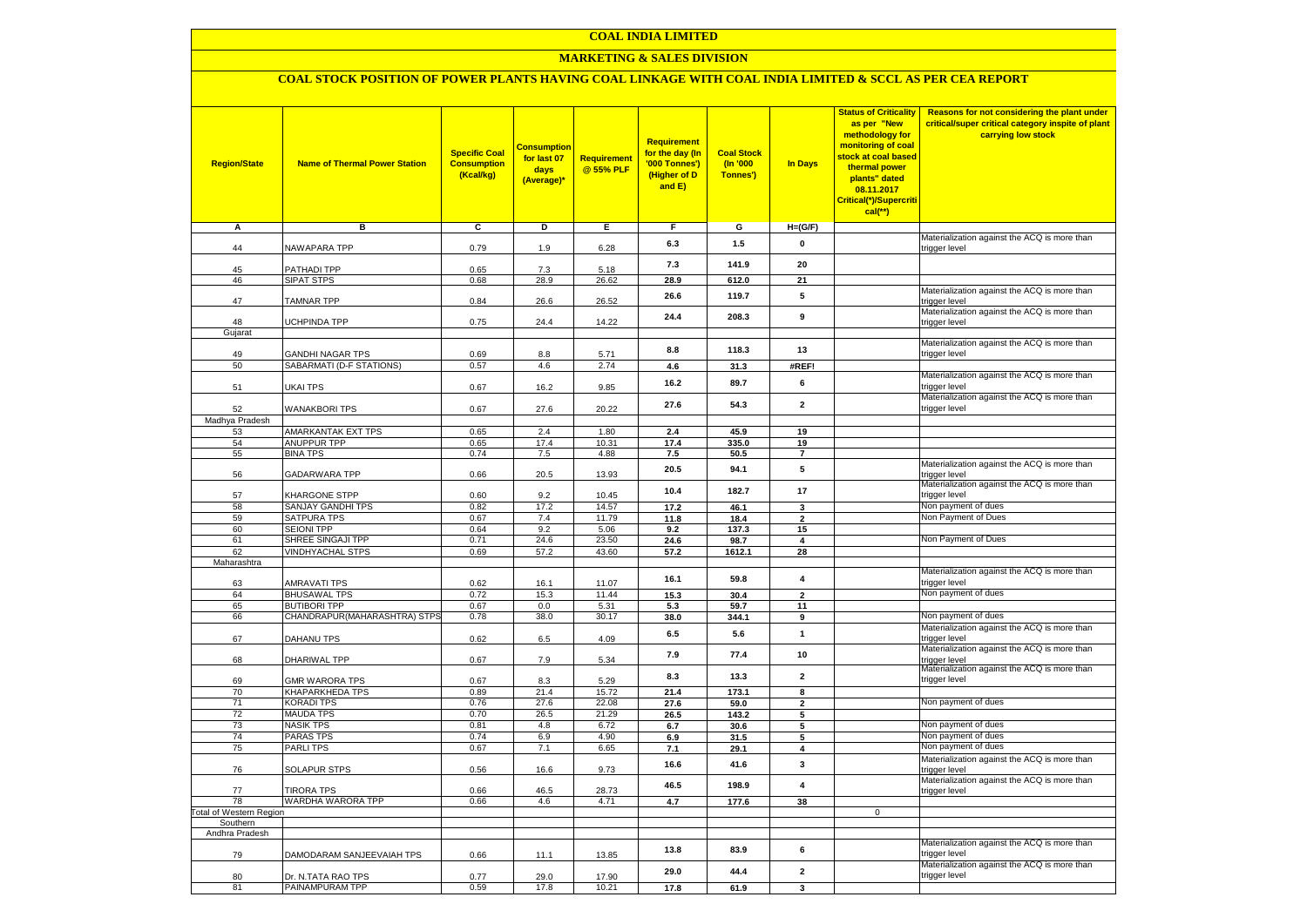### **MARKETING & SALES DIVISION**

# **COAL STOCK POSITION OF POWER PLANTS HAVING COAL LINKAGE WITH COAL INDIA LIMITED & SCCL AS PER CEA REPORT**

| <b>Region/State</b>                        | <b>Name of Thermal Power Station</b>       | <b>Specific Coal</b><br><b>Consumption</b><br>(Kcal/kg) | <b>Consumption</b><br>for last 07<br>days<br>(Average)* | <b>Requirement</b><br>@ 55% PLF | <b>Requirement</b><br>for the day (In<br>'000 Tonnes')<br>(Higher of D<br>and E) | <b>Coal Stock</b><br>$($ ln '000<br>Tonnes') | In Days                 | <b>Status of Criticality</b><br>as per "New<br>methodology for<br>monitoring of coal<br>stock at coal based<br>thermal power<br>plants" dated<br>08.11.2017<br>Critical(*)/Supercriti<br>$cal$ (**) | Reasons for not considering the plant under<br>critical/super critical category inspite of plant<br>carrying low stock |
|--------------------------------------------|--------------------------------------------|---------------------------------------------------------|---------------------------------------------------------|---------------------------------|----------------------------------------------------------------------------------|----------------------------------------------|-------------------------|-----------------------------------------------------------------------------------------------------------------------------------------------------------------------------------------------------|------------------------------------------------------------------------------------------------------------------------|
| A                                          | в                                          | c                                                       | D                                                       | Е                               | F.                                                                               | G                                            | $H=(G/F)$               |                                                                                                                                                                                                     |                                                                                                                        |
| 82                                         | RAYALASEEMA TPS                            | 0.76                                                    | 19.1                                                    | 16.60                           | 19.1                                                                             | 23.9                                         | $\mathbf{1}$            |                                                                                                                                                                                                     | Materialization against the ACQ is more than<br>trigger level                                                          |
| 83                                         | SIMHADRI                                   | 0.78                                                    | 30.5                                                    | 20.54                           | 30.5                                                                             | 264.7                                        | 9                       |                                                                                                                                                                                                     |                                                                                                                        |
|                                            |                                            |                                                         |                                                         |                                 |                                                                                  |                                              |                         |                                                                                                                                                                                                     | Materialization against the ACQ is more than                                                                           |
| 84                                         | <b>SGPL TPP</b>                            | 0.53                                                    | 15.3                                                    | 9.26                            | 15.3                                                                             | 9.8                                          | $\mathbf{1}$            |                                                                                                                                                                                                     | trigger level                                                                                                          |
| 85                                         | <b>VIZAG TPP</b>                           | 0.67                                                    | 6.0                                                     | 9.20                            | 9.2                                                                              | 32.7                                         | $\overline{\mathbf{4}}$ |                                                                                                                                                                                                     |                                                                                                                        |
| Karnataka                                  |                                            |                                                         |                                                         |                                 |                                                                                  |                                              |                         |                                                                                                                                                                                                     | Materialization against the ACQ is more than                                                                           |
| 86                                         | <b>BELLARY TPS</b>                         | 0.63                                                    | 18.8                                                    | 14.23                           | 18.8                                                                             | 39.3                                         | $\mathbf{2}$            |                                                                                                                                                                                                     | trigger level                                                                                                          |
| 87                                         | KUDGI STPP                                 | 0.63                                                    | 24.2                                                    | 19.90                           | 24.2                                                                             | 57.6                                         | $\mathbf{2}$            |                                                                                                                                                                                                     | Materialization against the ACQ is more than<br>trigger level                                                          |
| 88                                         | <b>RAICHUR TPS</b>                         | 0.66                                                    | 14.3                                                    | 14.98                           | 15.0                                                                             | 61.4                                         | $\overline{4}$          |                                                                                                                                                                                                     | Materialization against the ACQ is more than<br>trigger level                                                          |
|                                            |                                            |                                                         |                                                         |                                 | 13.6                                                                             | 14.6                                         | $\mathbf{1}$            |                                                                                                                                                                                                     | Materialization against the ACQ is more than                                                                           |
| 89                                         | <b>YERMARUS TPP</b>                        | 0.62                                                    | 13.6                                                    | 13.09                           |                                                                                  |                                              |                         |                                                                                                                                                                                                     | trigger level                                                                                                          |
| <b>Tamil Nadu</b>                          |                                            |                                                         |                                                         |                                 |                                                                                  |                                              |                         |                                                                                                                                                                                                     | Materialization against the ACQ is more than                                                                           |
| 90                                         | <b>METTUR TPS</b>                          | 0.81                                                    | 12.0                                                    | 8.98                            | 12.0                                                                             | 37.7                                         | 3                       |                                                                                                                                                                                                     | trigger level                                                                                                          |
| 91                                         | METTUR TPS - II                            | 0.78                                                    | 7.9                                                     | 6.16                            | 7.9                                                                              | 47.9                                         | 6                       |                                                                                                                                                                                                     | Materialization against the ACQ is more than<br>trigger level                                                          |
| 92                                         | <b>VORTH CHENNAI TPS</b>                   | 0.82                                                    | 32.2                                                    | 19.78                           | 32.2                                                                             | 85.5                                         | 3                       |                                                                                                                                                                                                     | Materialization against the ACQ is more than<br>trigger level                                                          |
|                                            |                                            |                                                         |                                                         |                                 | 13.3                                                                             | 32.3                                         | $\mathbf{2}$            |                                                                                                                                                                                                     | Materialization against the ACQ is more than                                                                           |
| 93                                         | <b>TUTICORIN TPS</b>                       | 0.96                                                    | 11.7                                                    | 13.31                           |                                                                                  |                                              |                         |                                                                                                                                                                                                     | trigger level                                                                                                          |
| 94                                         | <b>VALLUR TPP</b>                          | 0.72                                                    | 24.0                                                    | 14.26                           | 24.0                                                                             | 158.2                                        | $\overline{7}$          |                                                                                                                                                                                                     |                                                                                                                        |
| Telangana<br>95                            | <b>BHADRADRI TPP</b>                       | 0.69                                                    | 13.5                                                    | 9.83                            | 13.5                                                                             | 102.8                                        | 8                       |                                                                                                                                                                                                     |                                                                                                                        |
| 96                                         | KAKATIYA TPS                               | 0.57                                                    | 13.1                                                    | 8.33                            | 13.1                                                                             | 117.6                                        | $\mathbf{q}$            |                                                                                                                                                                                                     |                                                                                                                        |
| 97                                         | KOTHAGUDEM TPS (NEW)                       | 0.64                                                    | 14.8                                                    | 8.46                            | 14.8                                                                             | 98.6                                         | $\overline{7}$          |                                                                                                                                                                                                     |                                                                                                                        |
| 98                                         | KOTHAGUDEM TPS (STAGE-7)                   | 0.50                                                    | 8.9                                                     | 5.23                            | 8.9                                                                              | 85.1                                         | 10                      |                                                                                                                                                                                                     |                                                                                                                        |
| 99                                         | <b>RAMAGUNDEM STPS</b>                     | 0.62                                                    | 33.2                                                    | 21.33                           | 33.2                                                                             | 228.6                                        | $\overline{7}$          |                                                                                                                                                                                                     |                                                                                                                        |
| 100                                        | <b>RAMAGUNDEM-B TPS</b>                    | 0.77                                                    | 0.8                                                     | 0.64                            | 0.8                                                                              | 8.4                                          | 11                      |                                                                                                                                                                                                     |                                                                                                                        |
| 101                                        | <b>SINGARENI TPP</b>                       | 0.58                                                    | 15.9                                                    | 9.12                            | 15.9                                                                             | 121.0                                        | 8                       | $\mathbf 0$                                                                                                                                                                                         |                                                                                                                        |
| <b>Fotal of Southern Region</b><br>Eastern |                                            |                                                         |                                                         |                                 |                                                                                  |                                              |                         |                                                                                                                                                                                                     |                                                                                                                        |
| Bihar                                      |                                            |                                                         |                                                         |                                 |                                                                                  |                                              |                         |                                                                                                                                                                                                     |                                                                                                                        |
| 102                                        | <b>BARAUNI TPS</b>                         | 0.63                                                    | 5.1                                                     | 5.90                            | 5.9                                                                              | 134.2                                        | 23                      |                                                                                                                                                                                                     |                                                                                                                        |
| 103                                        | <b>BARHI</b>                               | 0.67                                                    | 7.7                                                     | 5.84                            | 7.7                                                                              | 131.2                                        | 17                      |                                                                                                                                                                                                     |                                                                                                                        |
| 104                                        | <b>BARH II</b>                             | 0.67                                                    | 15.3                                                    | 11.67                           | 15.3                                                                             | 262.5                                        | 17                      |                                                                                                                                                                                                     |                                                                                                                        |
| 105                                        | KAHALGAON TPS                              | 0.80                                                    | 29.5                                                    | 24.62                           | 29.5                                                                             | 224.3                                        | 8                       |                                                                                                                                                                                                     | Materialization against the ACQ is more than<br>trigger level                                                          |
| 106                                        | MUZAFFARPUR TPS                            | 0.77                                                    | 5.6                                                     | 3.95                            | 5.6                                                                              | 80.0                                         | 14                      |                                                                                                                                                                                                     | Materialization against the ACQ is more than<br>trigger level                                                          |
| 107                                        | <b>NABINAGAR STPP</b>                      | 0.58                                                    | 18.6                                                    | 10.14                           | 18.6                                                                             | 278.0                                        | 15                      |                                                                                                                                                                                                     |                                                                                                                        |
| 108                                        | <b>NABINAGAR TPP</b>                       | 0.69                                                    | 16.0                                                    | 9.06                            | 16.0                                                                             | 85.7                                         | 5                       |                                                                                                                                                                                                     |                                                                                                                        |
| Jharkhand<br>109                           | BOKARO TPS `A` EXP                         | 0.57                                                    | 6.4                                                     | 3.78                            | 6.4                                                                              | 265.4                                        | 42                      |                                                                                                                                                                                                     |                                                                                                                        |
| 110                                        | CHANDRAPURA(DVC) TPS                       | 0.61                                                    | 6.2                                                     | 4.06                            | 6.2                                                                              | 160.0                                        | 26                      |                                                                                                                                                                                                     |                                                                                                                        |
| 111                                        | <b>JOJOBERA TPS</b>                        | 0.69                                                    | 3.3                                                     | 2.18                            | 3.3                                                                              | 75.5                                         | 23                      |                                                                                                                                                                                                     |                                                                                                                        |
| 112                                        | KODARMA TPP                                | 0.62                                                    | 13.8                                                    | 8.23                            | 13.8                                                                             | 160.6                                        | 12                      |                                                                                                                                                                                                     |                                                                                                                        |
| 113                                        | MAHADEV PRASAD STPP                        | 0.70                                                    | 7.1                                                     | 5.01                            | 7.1                                                                              | 44.8                                         | 6                       |                                                                                                                                                                                                     | Materialization against the ACQ is more than<br>trigger level                                                          |
| 114                                        | <b>MAITHON RB TPP</b>                      | 0.64                                                    | 10.3                                                    | 8.89                            | 10.3                                                                             | 346.7                                        | 34                      |                                                                                                                                                                                                     |                                                                                                                        |
| 115                                        | <b>TENUGHAT TPS</b>                        | 0.75                                                    | 4.2                                                     | 4.16                            | 4.2                                                                              | 37.0                                         | 9                       |                                                                                                                                                                                                     | Materialization against the ACQ is more than<br>trigger level                                                          |
| Odisha                                     |                                            |                                                         |                                                         |                                 |                                                                                  |                                              |                         |                                                                                                                                                                                                     |                                                                                                                        |
| 116<br>117                                 | <b>DARLIPALI STPS</b><br><b>DERANG TPP</b> | 0.71<br>0.70                                            | 27.3<br>18.2                                            | 14.95<br>11.10                  | 27.3                                                                             | 385.8                                        | 14                      |                                                                                                                                                                                                     |                                                                                                                        |
| 118                                        | <b>IB VALLEY TPS</b>                       | 0.83                                                    | 16.0                                                    | 19.16                           | 18.2<br>19.2                                                                     | 1171.2<br>283.2                              | 64<br>15                |                                                                                                                                                                                                     |                                                                                                                        |
|                                            |                                            |                                                         |                                                         |                                 |                                                                                  |                                              |                         |                                                                                                                                                                                                     | Materialization against the ACQ is more than                                                                           |
| 119                                        | KAMALANGA TPS                              | 0.72                                                    | 17.6                                                    | 10.02                           | 17.6                                                                             | 89.9                                         | 5                       |                                                                                                                                                                                                     | trigger level                                                                                                          |